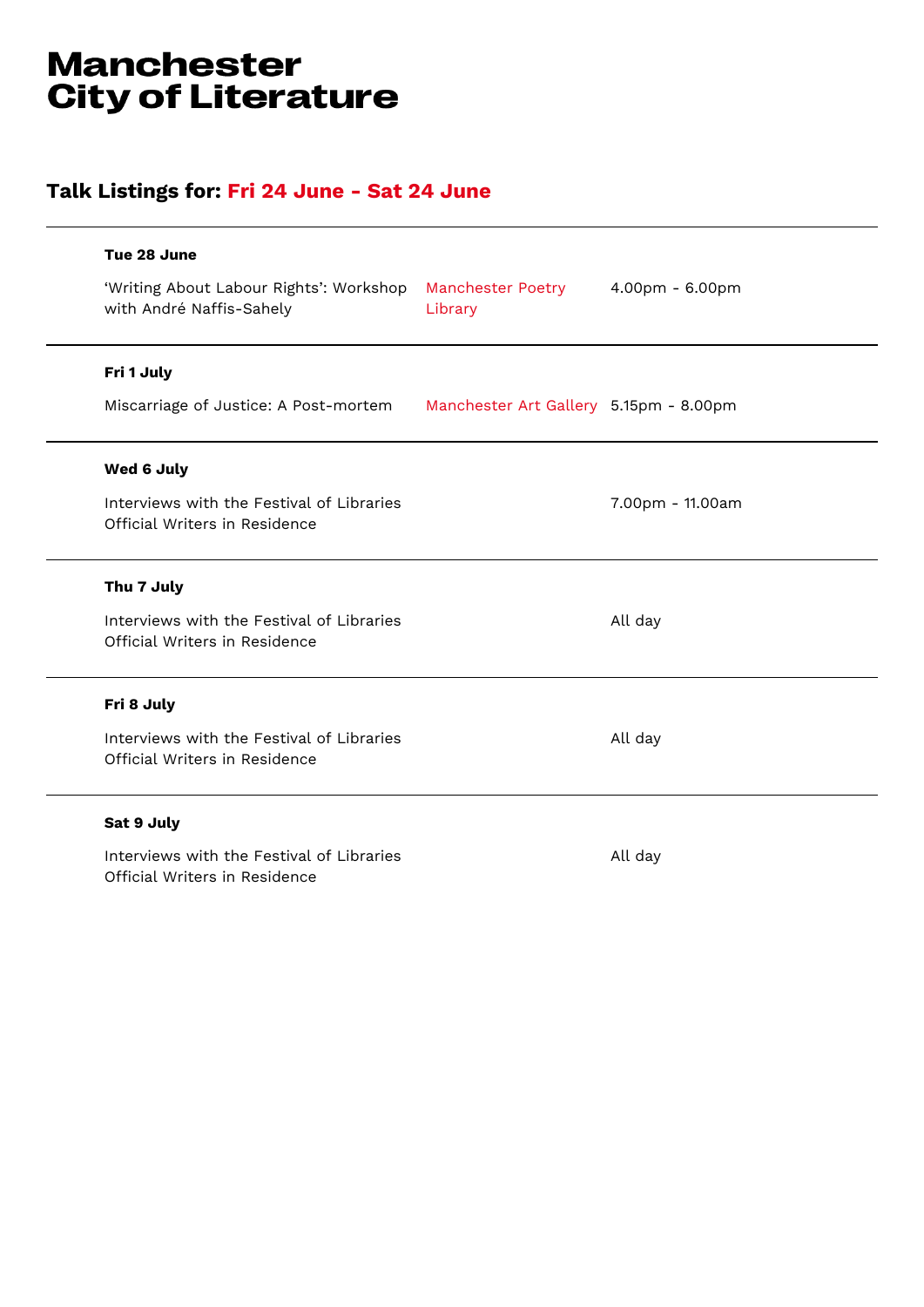| Sun 10 July                                                                |                                                           |                 |
|----------------------------------------------------------------------------|-----------------------------------------------------------|-----------------|
| Interviews with the Festival of Libraries<br>Official Writers in Residence |                                                           | All day         |
| Mon 11 July                                                                |                                                           |                 |
| Interviews with the Festival of Libraries<br>Official Writers in Residence |                                                           | Until 11.00am   |
| African Heritage in Islam                                                  |                                                           | 6.00pm - 7.00pm |
| Fri 2 September                                                            |                                                           |                 |
| <b>Talking Place</b>                                                       | <b>International Anthony</b><br><b>Burgess Foundation</b> | 9.00am - 8.00pm |
| <b>Sat 3 September</b>                                                     |                                                           |                 |
| <b>Talking Place</b>                                                       | <b>International Anthony</b><br><b>Burgess Foundation</b> | All day         |
| <b>Sun 4 September</b>                                                     |                                                           |                 |
| <b>Talking Place</b>                                                       | <b>International Anthony</b><br><b>Burgess Foundation</b> | All day         |
| <b>Mon 5 September</b>                                                     |                                                           |                 |
| <b>Talking Place</b>                                                       | <b>International Anthony</b><br><b>Burgess Foundation</b> | All day         |
| <b>Tue 6 September</b>                                                     |                                                           |                 |
| <b>Talking Place</b>                                                       | <b>International Anthony</b><br><b>Burgess Foundation</b> | All day         |
| <b>Wed 7 September</b>                                                     |                                                           |                 |
| <b>Talking Place</b>                                                       | <b>International Anthony</b><br><b>Burgess Foundation</b> | All day         |